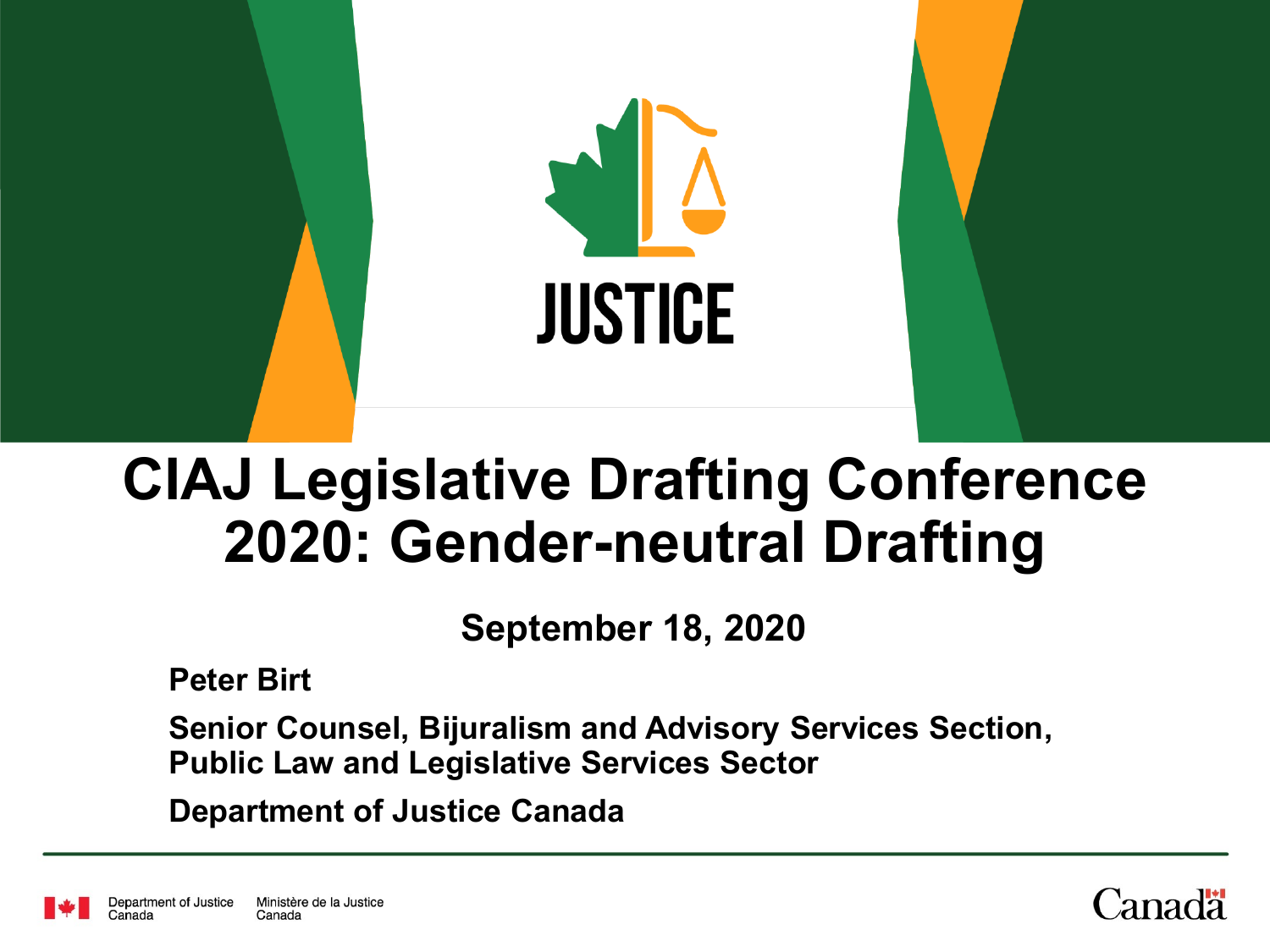



### **Uniform Law Conference of Canada – Uniform Drafting Conventions**

#### **I. GENERAL**

#### *Logical organization*

1. The organization of an Act should be logical.

[Commentary…]

#### *Style*

2. An Act should be written simply, clearly and concisely, with the required degree of precision, and as much as possible in ordinary language.

[Commentary…]

#### *Sex-specific references*

3. Sex-specific references should be avoided.

2

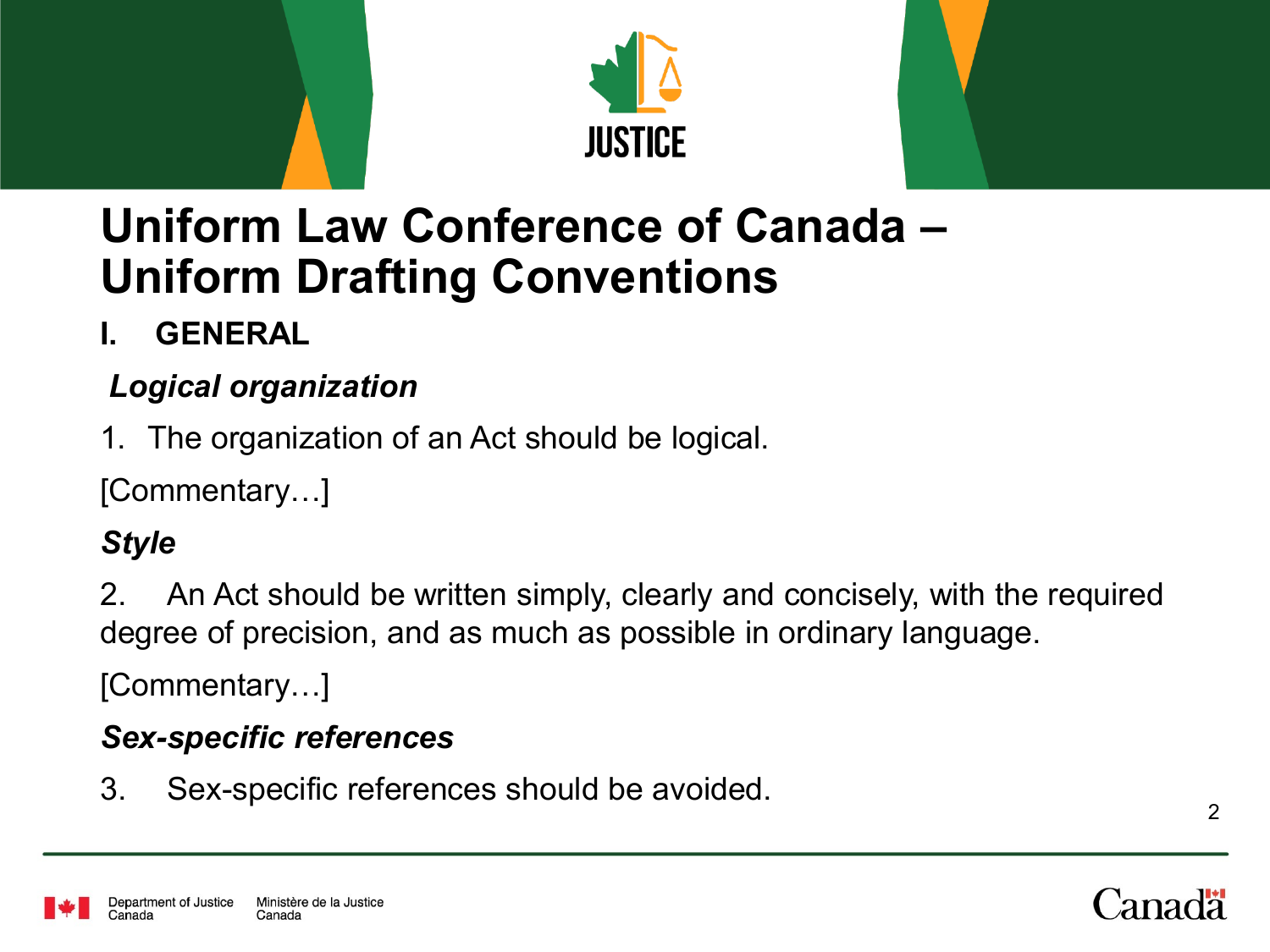



### **Uniform Law Conference of Canada – Uniform Drafting Conventions (continued)**

In the English version of an Act, pronouns such as "he", "his" and "him" should not be used if the message is intended to refer to **persons of either sex**. Instead, the drafter can use "he or she", repeat the noun referred to or use a combination of these methods. Typographical devices such as brackets, virgules and hyphens are unseemly and distracting and should not be used. It is usually possible to restructure sentences so as to avoid the problem altogether.

Nouns that have the appearance of referring to **men only** should be replaced by terms that can refer to **both sexes** (for example, use "firefighter" instead of "fireman"). The state of  $3\overline{3}$ 

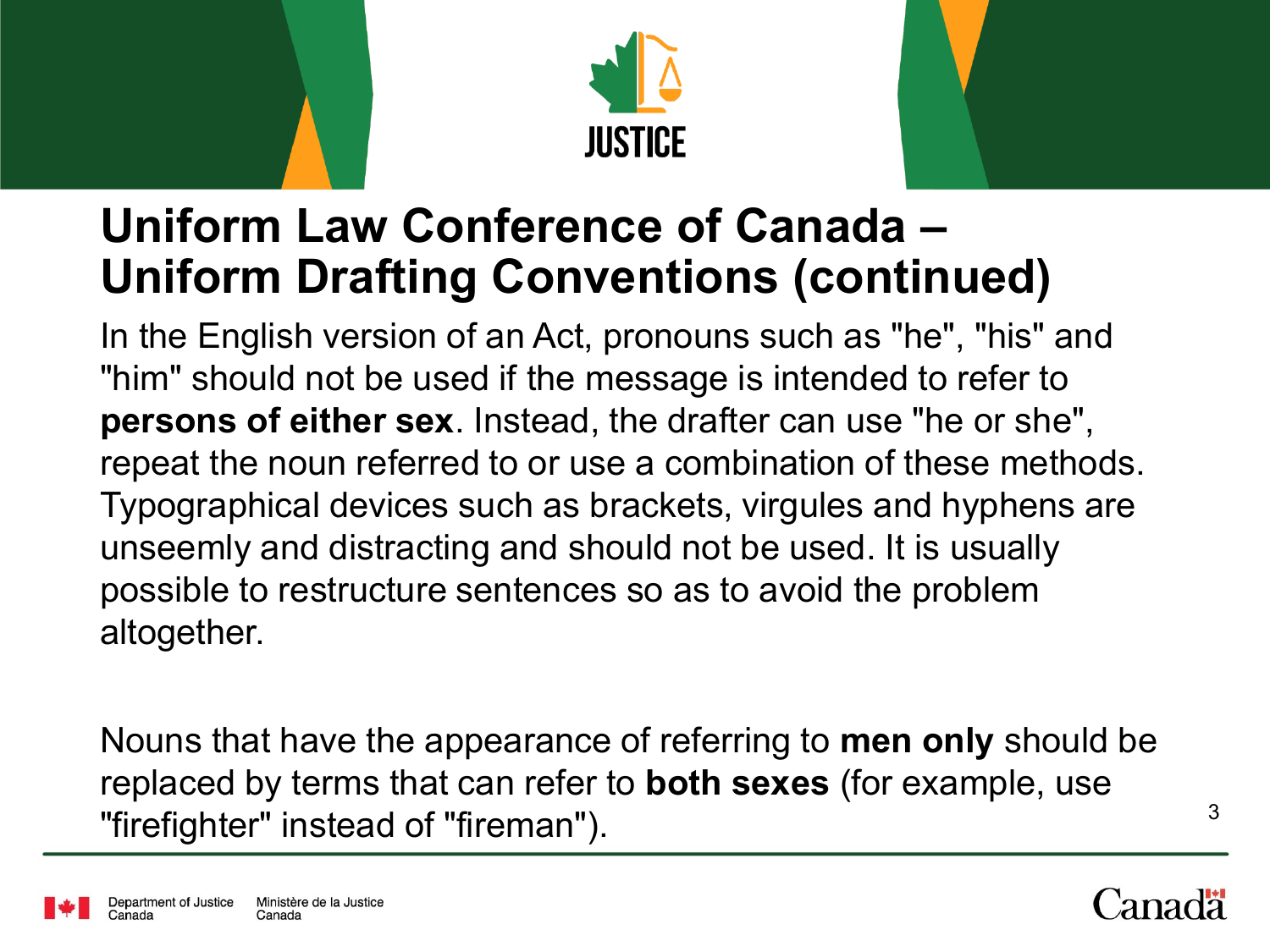



#### **Uniform Law Conference of Canada – Uniform Drafting Conventions (continued)**

Because French nouns have grammatical rather than natural gender, and because in that language adjectives and past participles must agree with the nouns to which they relate, French solutions to the problems of sexspecific references are necessarily different from those used in the English version. See the French commentary on this point.

[https://www.ulcc.ca/en/uniform-acts-en-gb-1/546-drafting-conventions/66](about:blank) drafting-conventions-act?showall=&limitstart=



4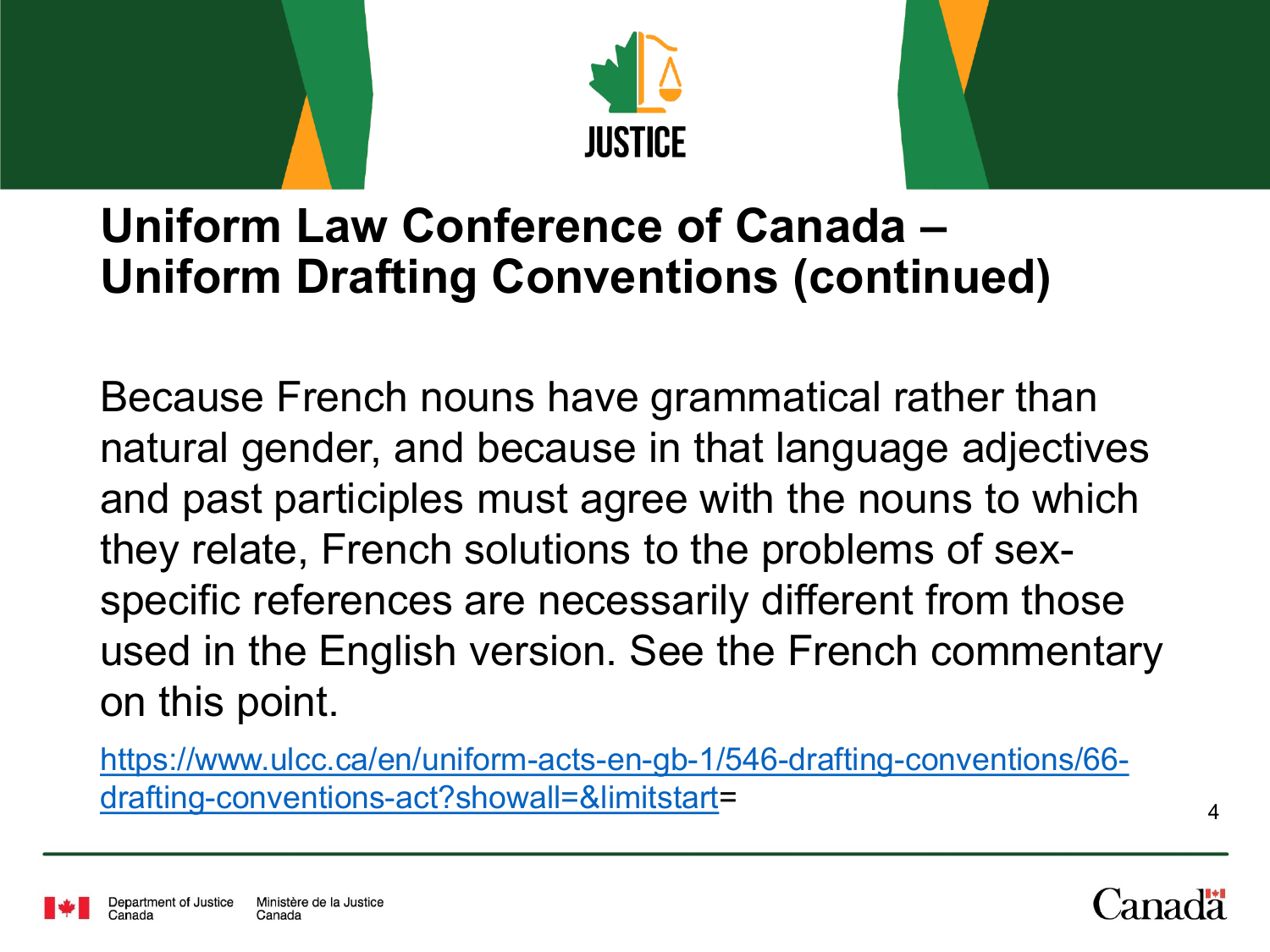



## **Are all federal laws gender-neutral now? No**

**60 (1)** No benefit is payable to any person under this Act unless an application therefor has been made by **him** or on **his** behalf and payment of the benefit has been approved under this Act.

- **(1.1)** An application … is deemed to be made on January 1 … if
- (a) the person is a beneficiary of a retirement pension on that day; and
- (b) the Minister has the information necessary to determine whether a post-retirement benefit is payable to **them**.

#### *Canada Pension Plan* **(R.S.C. 1985, c. C-8)** <sup>5</sup>

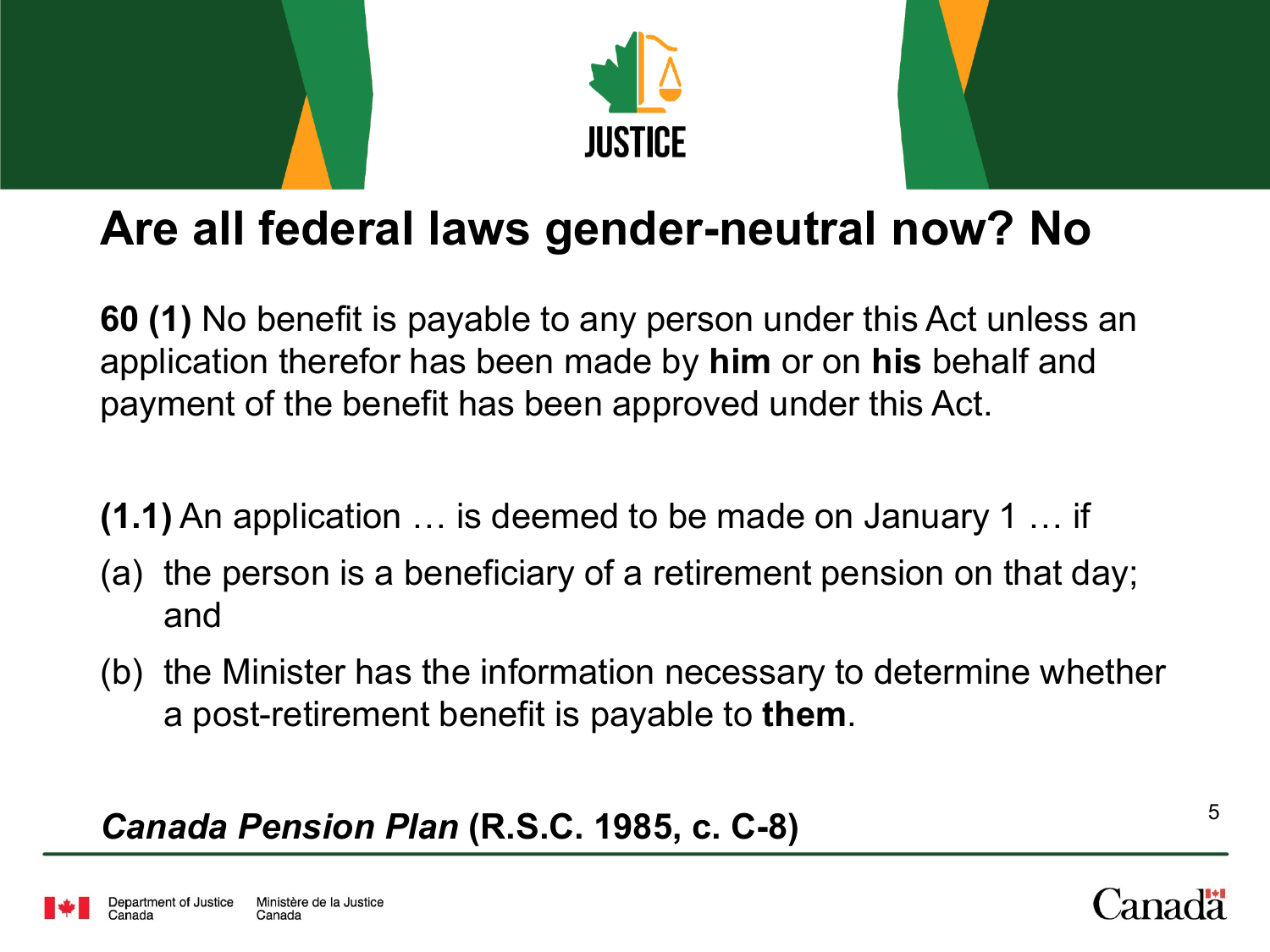



#### **Is every gender-specific reference bad? No**

*World War I* means the war waged by the German Emperor and **His** Allies against **His** Majesty and **His** Majesty's Allies, and the period denoted by the term *World War I* is the period between August 4, 1914 and August 31, 1921, both dates inclusive;

*World War II* means the war waged by **His** Majesty and **His** Majesty's Allies against Germany and Germany's Allies, and the period denoted by the term *World War II* is the period between September 1, 1939 and April 1, 1947, both dates inclusive.

#### *Pension Act* **(R.S.C. 1985, c. P-6)** <sup>6</sup>



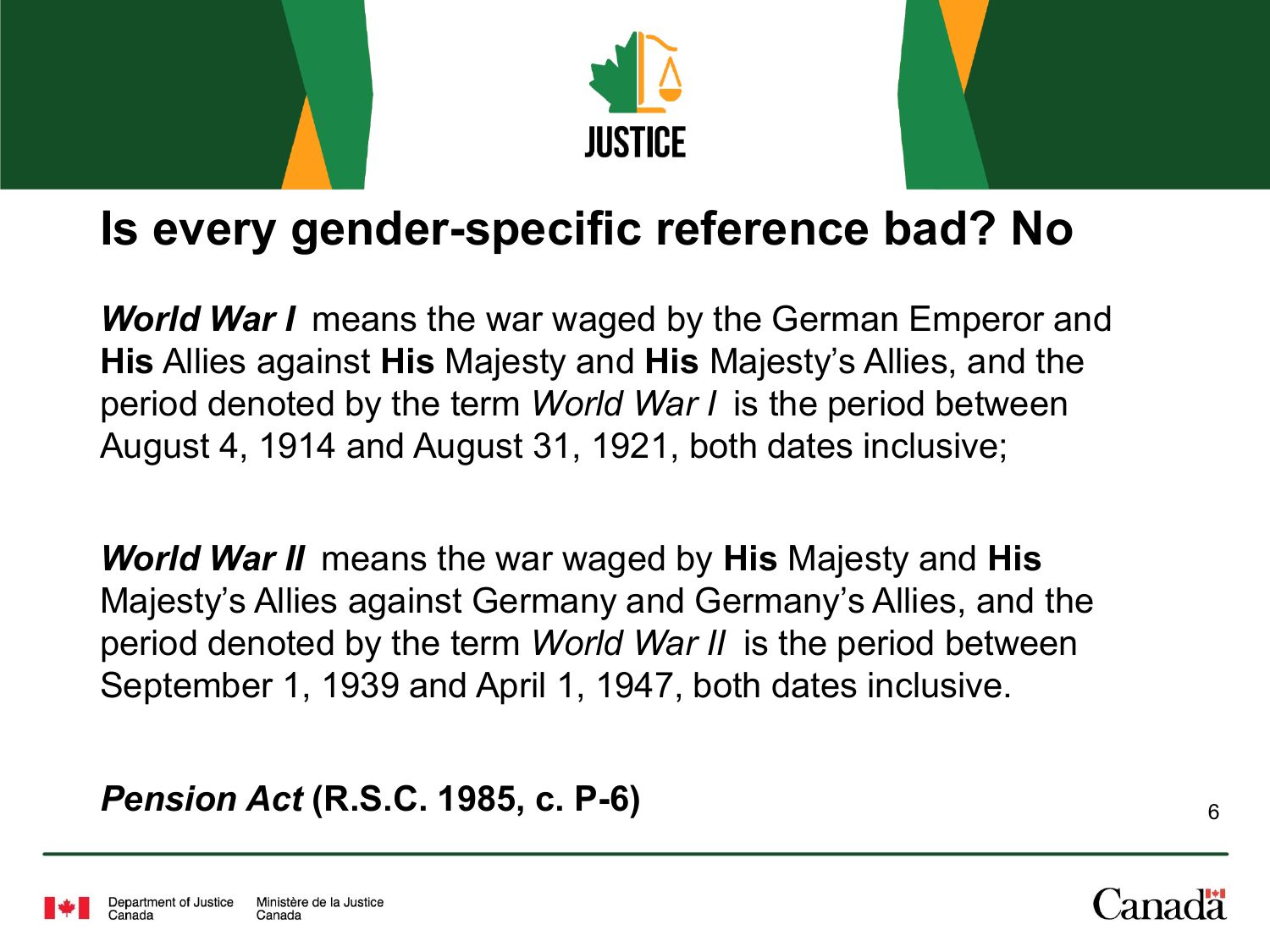



### **What does the** *Interpretation Act* **say?**

**33 (1)** Words importing female persons include male persons and corporations and words importing male persons include female persons and corporations.

**33 (1)** Le masculin ou le féminin s'applique, le cas échéant, aux personnes physiques de l'un ou l'autre sexe et aux personnes morales.

*Interpretation Act* **(R.S.C. 1985, c. I-21)** <sup>7</sup>

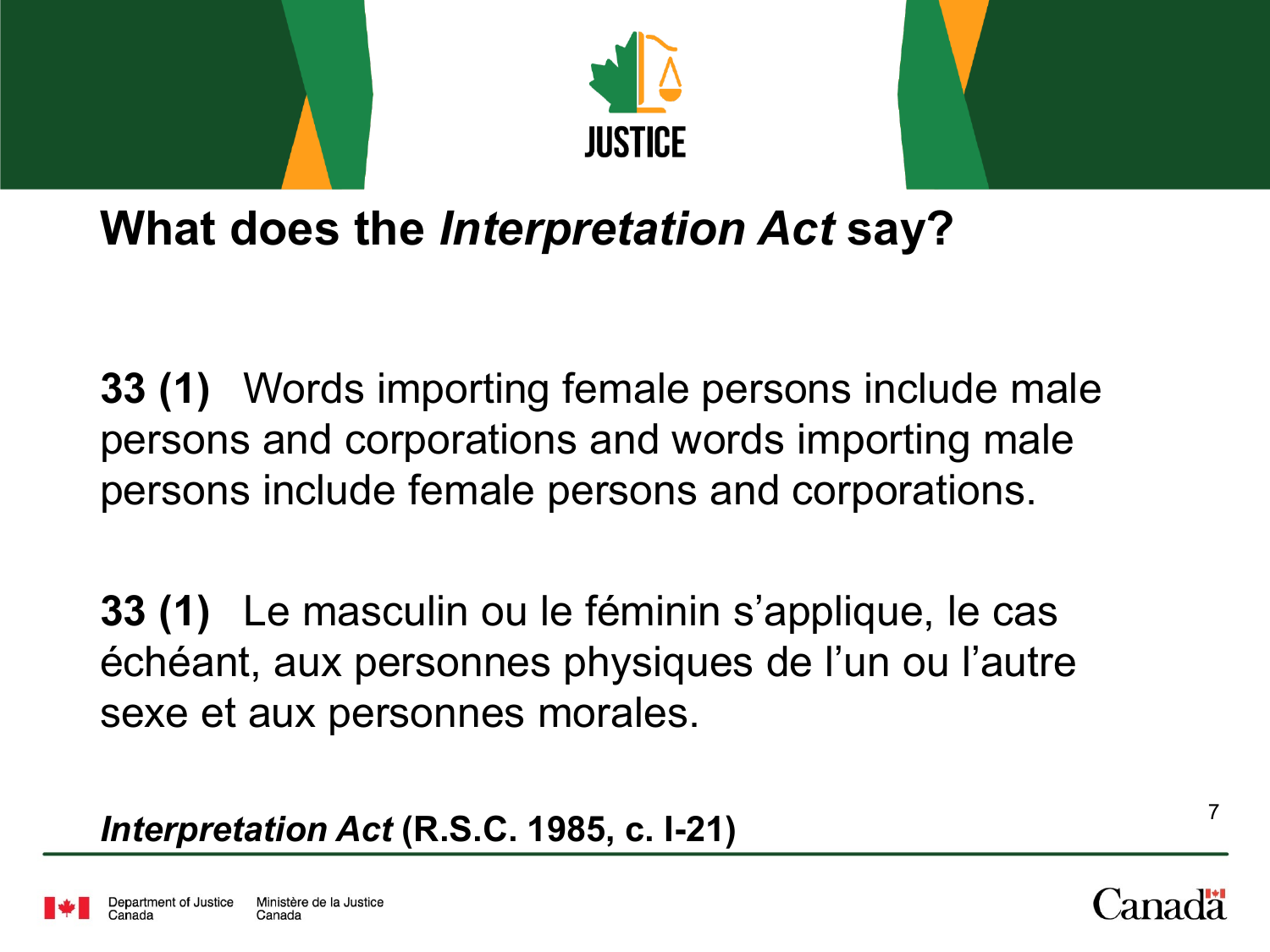



# **Drafting Solutions**

An officer may issue a licence if **he** determines that the applicant has met the prescribed requirements.

repeat the noun (but multiple repetition can be annoying):

An officer may issue a licence if *the officer* determines that the applicant has met the prescribed requirements.

use the plural (but not if it creates confusion) Officers may issue licences if *they determine* that the applicants have met the prescribed requirements.



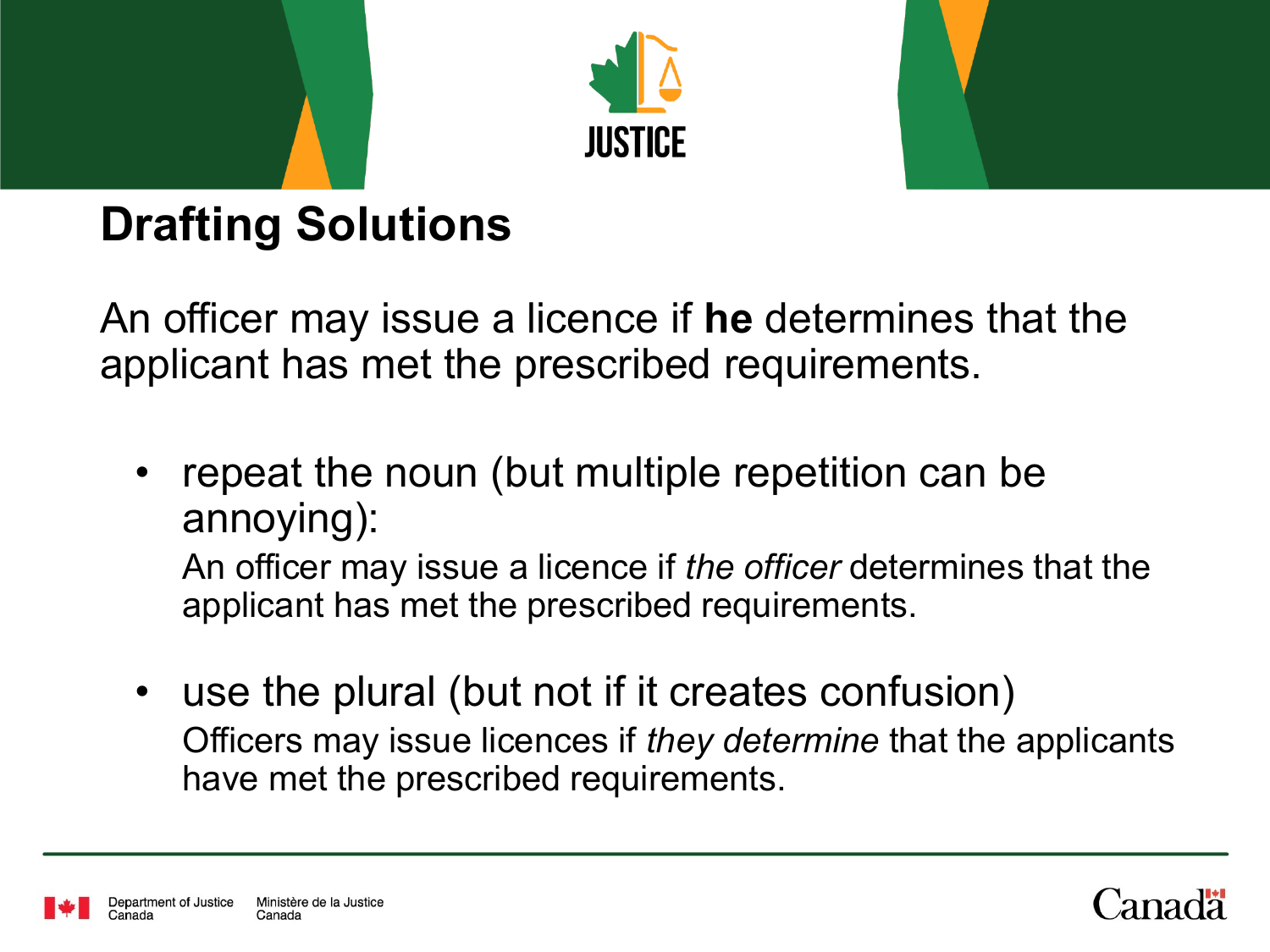



### **Solution 1: Repeat the noun to avoid pronouns**

**3 (1)** … the Minister of Justice shall … examine every regulation transmitted to the Clerk of the Privy Council for registration pursuant to the *[Statutory Instruments Act](https://laws-lois.justice.gc.ca/eng/acts/S-22)* and every Bill introduced in or presented to the House of Commons by a Minister of the Crown, in order to ascertain whether any of the provisions thereof are inconsistent with the purposes and provisions of this Part and **he** shall report any such inconsistency to the House of Commons at the first convenient opportunity.

*Canadian Bill of Rights* **(S.C. 1960, c. 44)** <sup>9</sup>

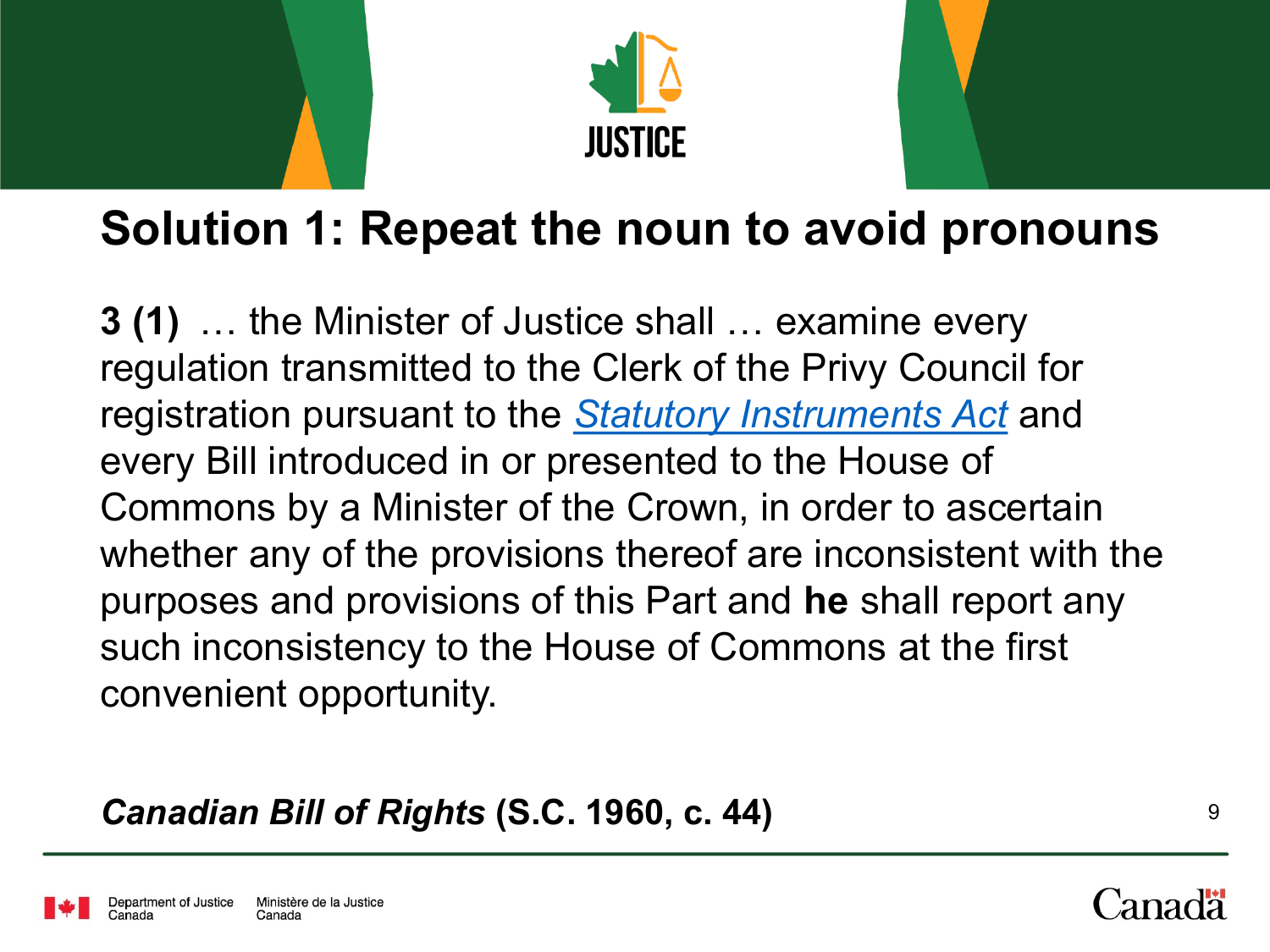



#### **Solution 1: Repeat the noun to avoid pronouns**

**4.1 (1)** … the Minister shall … examine every regulation transmitted to the Clerk of the Privy Council for registration pursuant to the *[Statutory Instruments Act](about:blank)* and every Bill introduced in or presented to the House of Commons by a minister of the Crown, in order to ascertain whether any of the provisions thereof are inconsistent with the purposes and provisions of the *Canadian Charter of Rights and Freedoms* and **the Minister** shall report any such inconsistency to the House of Commons at the first convenient opportunity.

*Department of Justice Act* **(R.S.C. 1985, c. J-2)** <sup>10</sup>

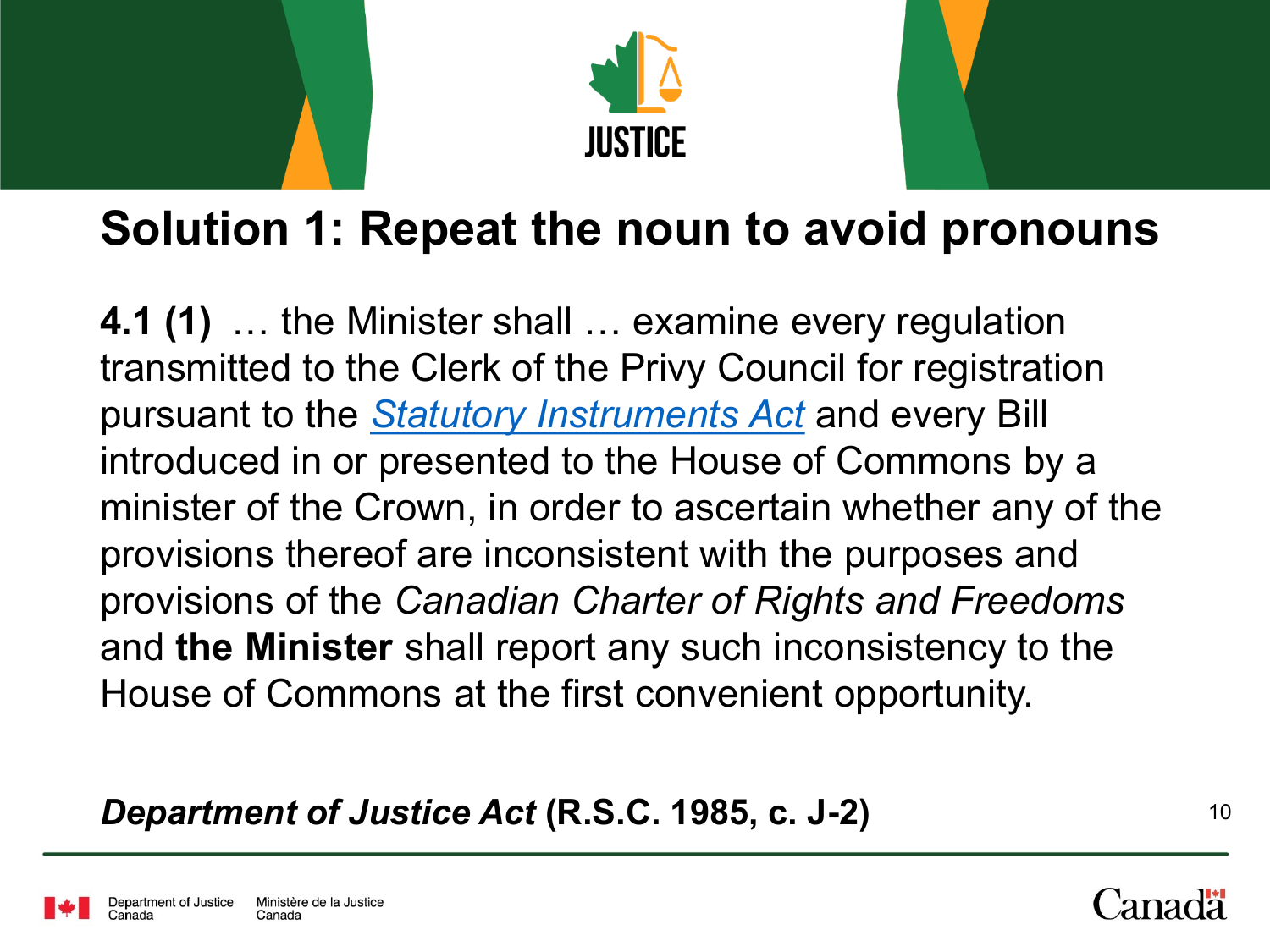



### **Solution 2: Draft in the plural**

**28 (2)** This section does not apply to authorize the Governor in Council to delegate any power vested in the Governor in Council under this Act to make regulations, prescribe shipping safety control zones or designate pollution prevention officers and **their** powers.

*Arctic Waters Pollution Prevention Act* **(R.S.C. 1985, c. A-12)**



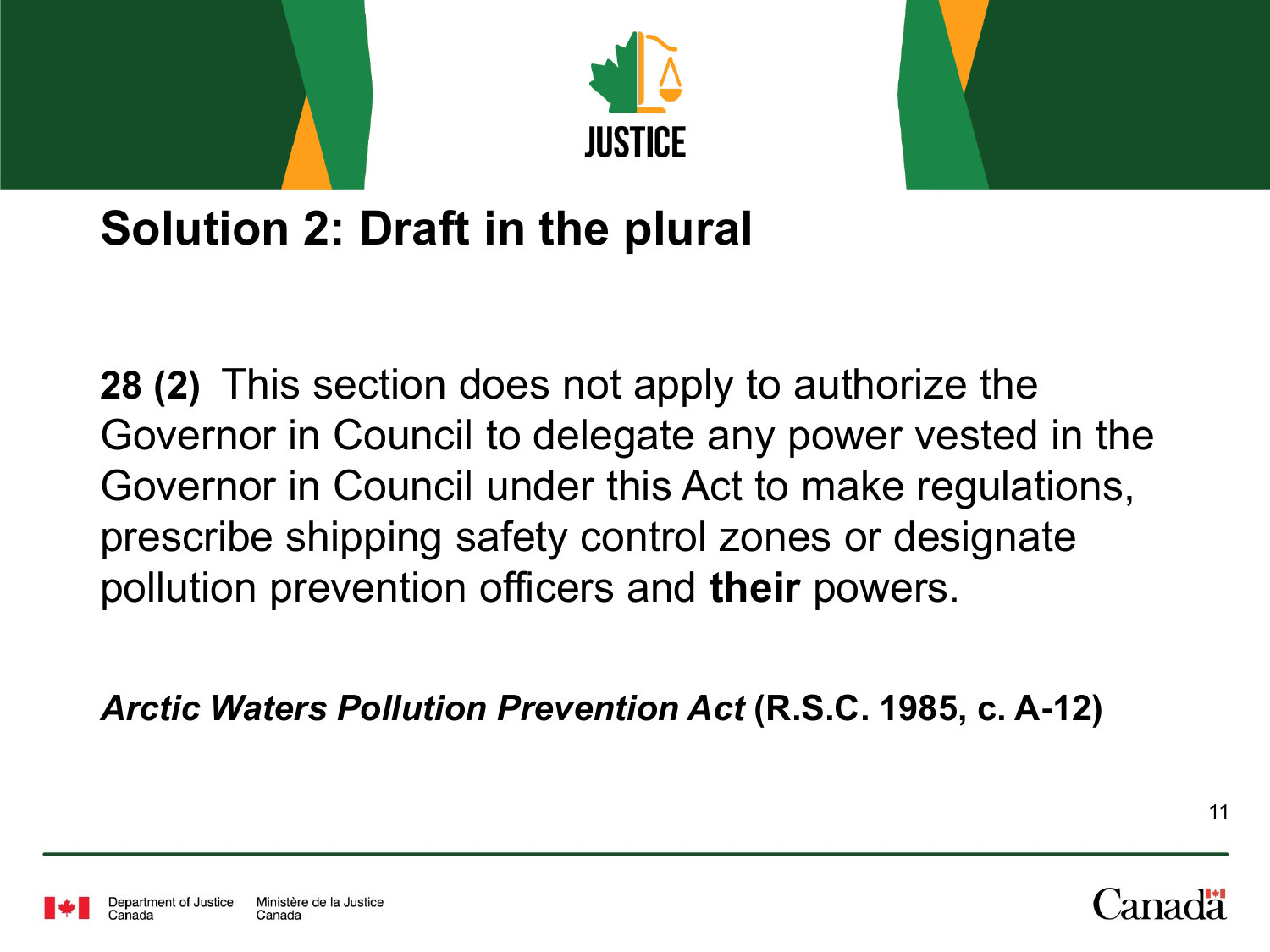



# **Drafting Solutions**

An officer may issue a licence if **he** determines that the applicant has met the prescribed requirements.

• eliminate the need for a pronoun by redrafting:

An officer may issue a licence *after determining* that the applicant has met the prescribed requirements.

(This redraft is problematic – it creates too strong a presupposition that the condition will be met and the licence issued.)

An officer *who determines* that an applicant has met the prescribed requirements may issue a licence.



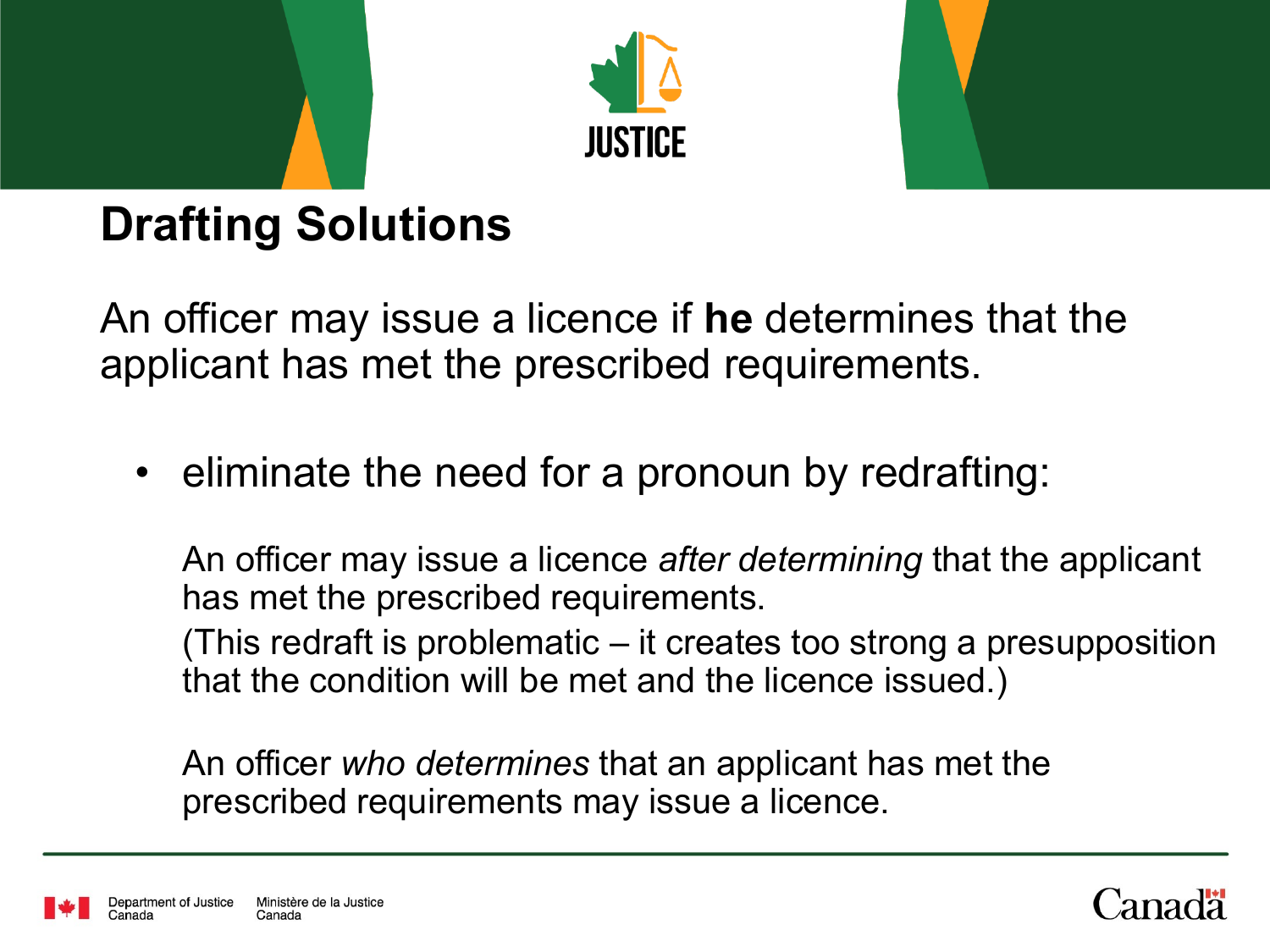



# <span id="page-12-0"></span>**Drafting Solutions**

- use *he or she, him or her* or *his or her* (but this can get tiresome and is problematic for corporate bodies) An officer may issue a licence if *he or she* determines that the applicant has met the prescribed requirements.
- use the singular *they, their* or *them* An officer may issue a licence if *they* determine that the applicant has met the prescribed requirements.

● See Legistics, *Gender-neutral Language;* and *Singular "They"* 

*[http://canada.justice.gc.ca/eng/dept-min/pub/legis/n15.html](about:blank)*

*[http://canada.justice.gc.ca/eng/dept-min/pub/legis/n41.html](#page-12-0)*

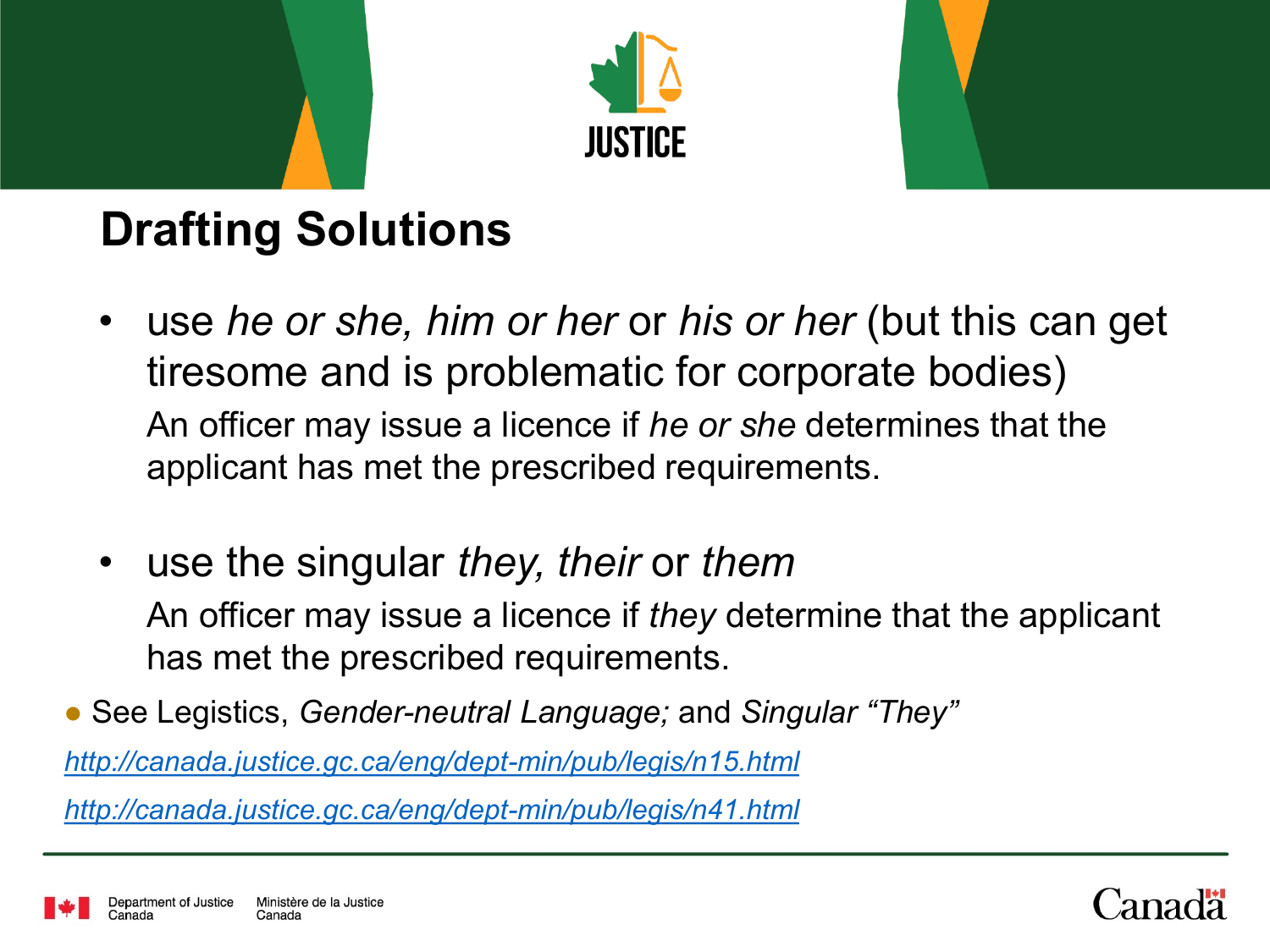



"Clearly every father is worried about the safety of **their** children…"

National Post, March 20, 2003, p. 1

"Every dad should have three or four dishes **they** can make and they should be legendary."

Globe and Mail, Jan. 6, 2010, p. L3



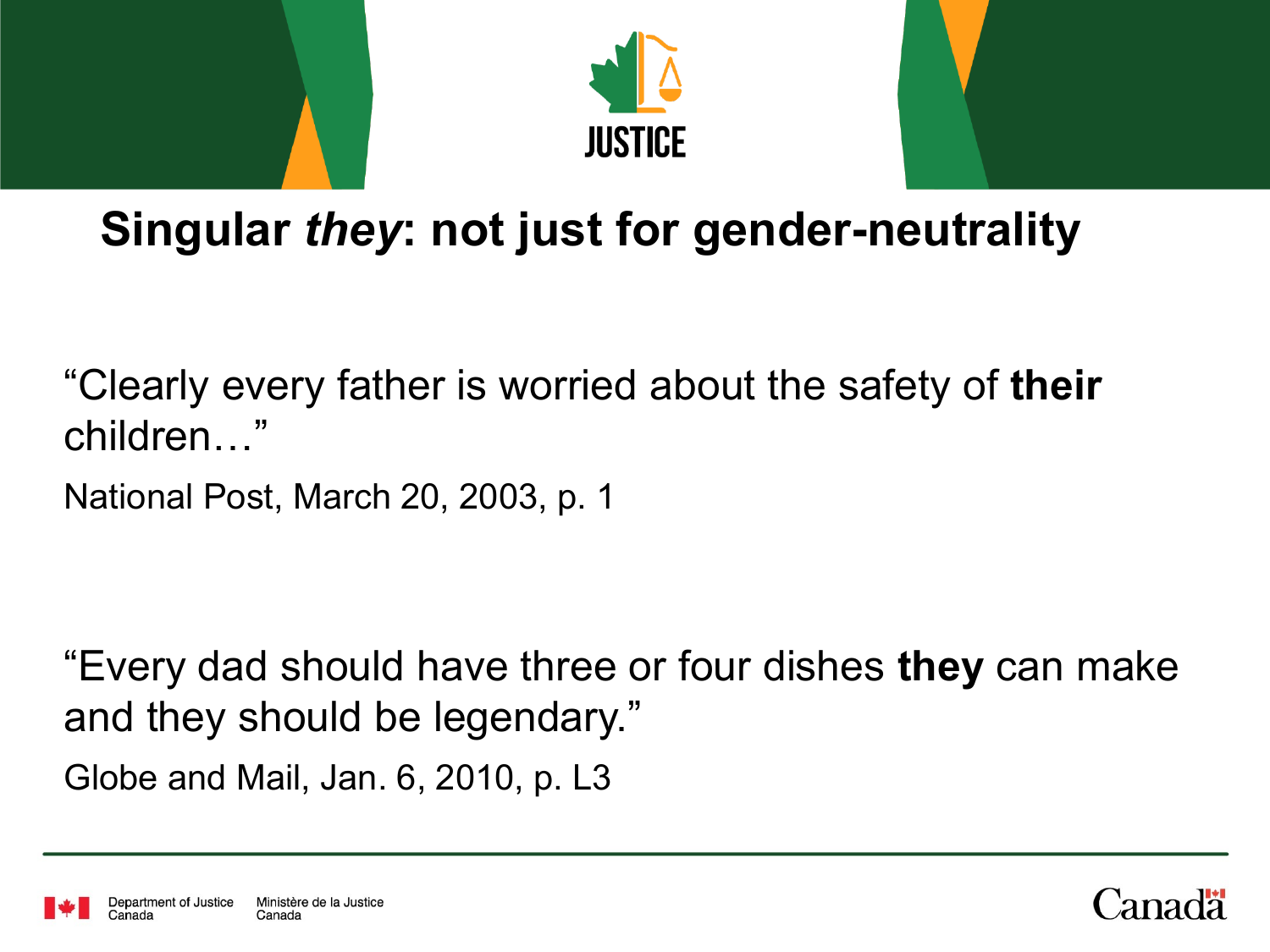



If either McIlroy or Westwood goes on to win the Match Play Championship, **they** would go to No. 1 in the world. Ottawa Citizen, February 26, 2012, p. C2 (Both Rory McIlroy and Lee Westwood are men.)

But he now knows how to choke another man unconscious or twist off **their** arm, if need be.

Ottawa Citizen, April 18, 2015, p. B5

(The article is about an English professor who took up mixed martial arts.)



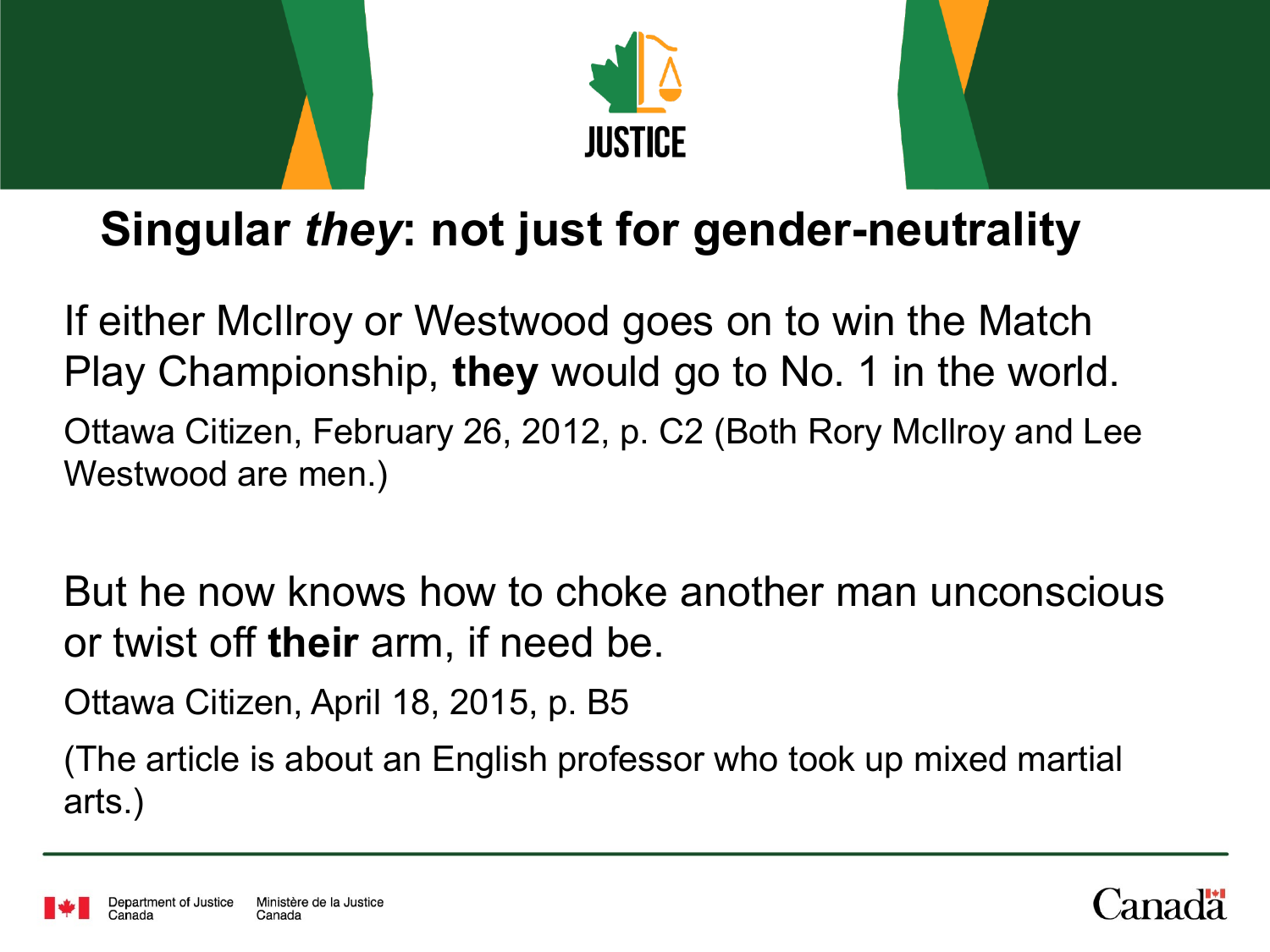



The two pictures … are proof that no woman should ever let a plastic surgeon touch **them**.

Globe and Mail, April 7, 2003, p. A12

I'm sure I'm not the only woman who has had cars drive around **them**, inches away, when crossing the street with a child.

Globe and Mail, September 15, 2006, p. A16

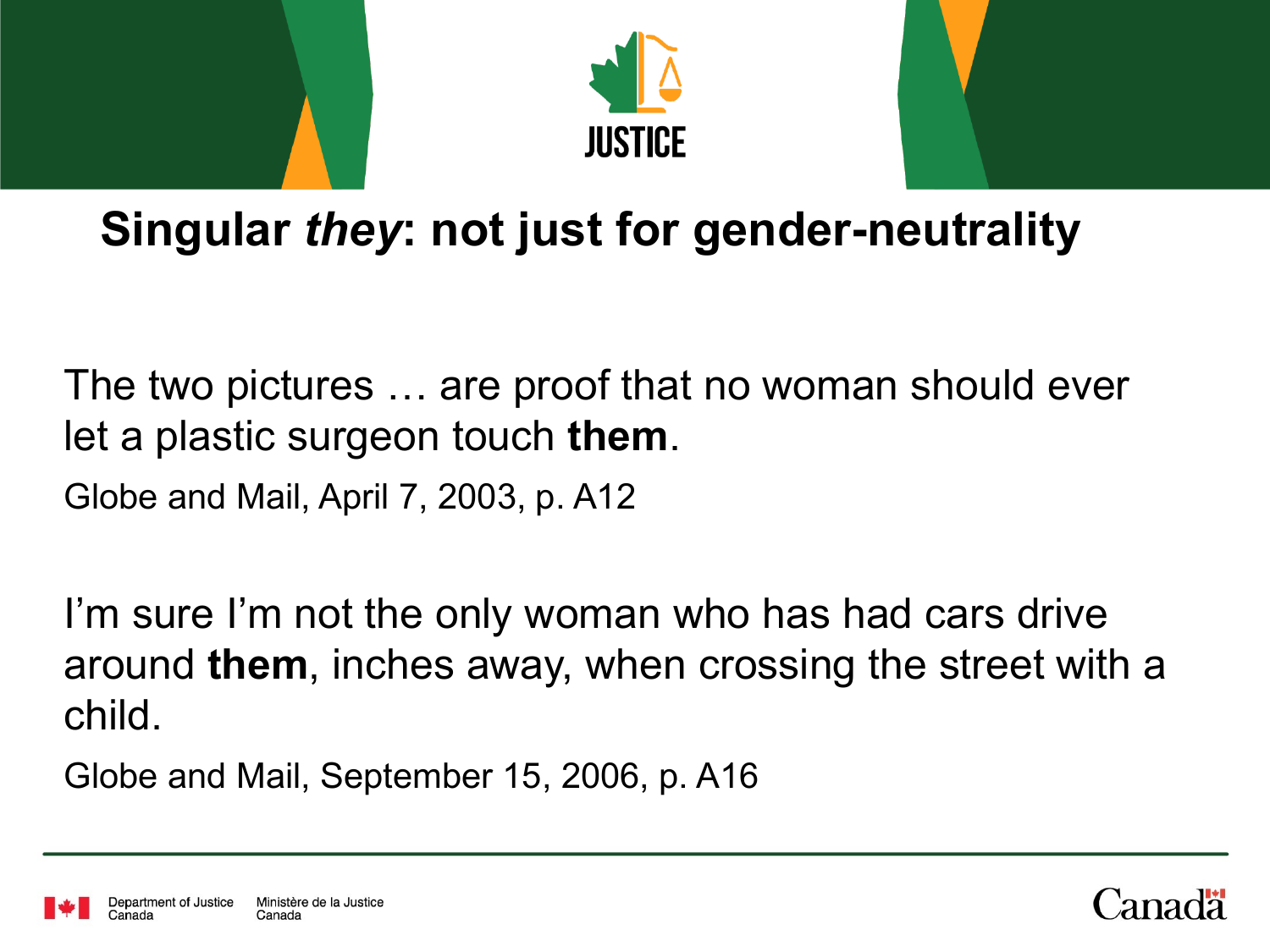



Anyone wanting to displace Rhian Wilkinson as Canada's first choice right back had better have **their** sprinting shoes on and **their** technical wits about **them**. She will not be overtaken easily.

Ottawa Citizen, April 20, 2013, p. C6

"I cared so much about every single girl on that team," she says. "It didn't matter if **they** were on the first line or **they** were the third backup goalie."

MacLean's, May 2, 2016, p. 48



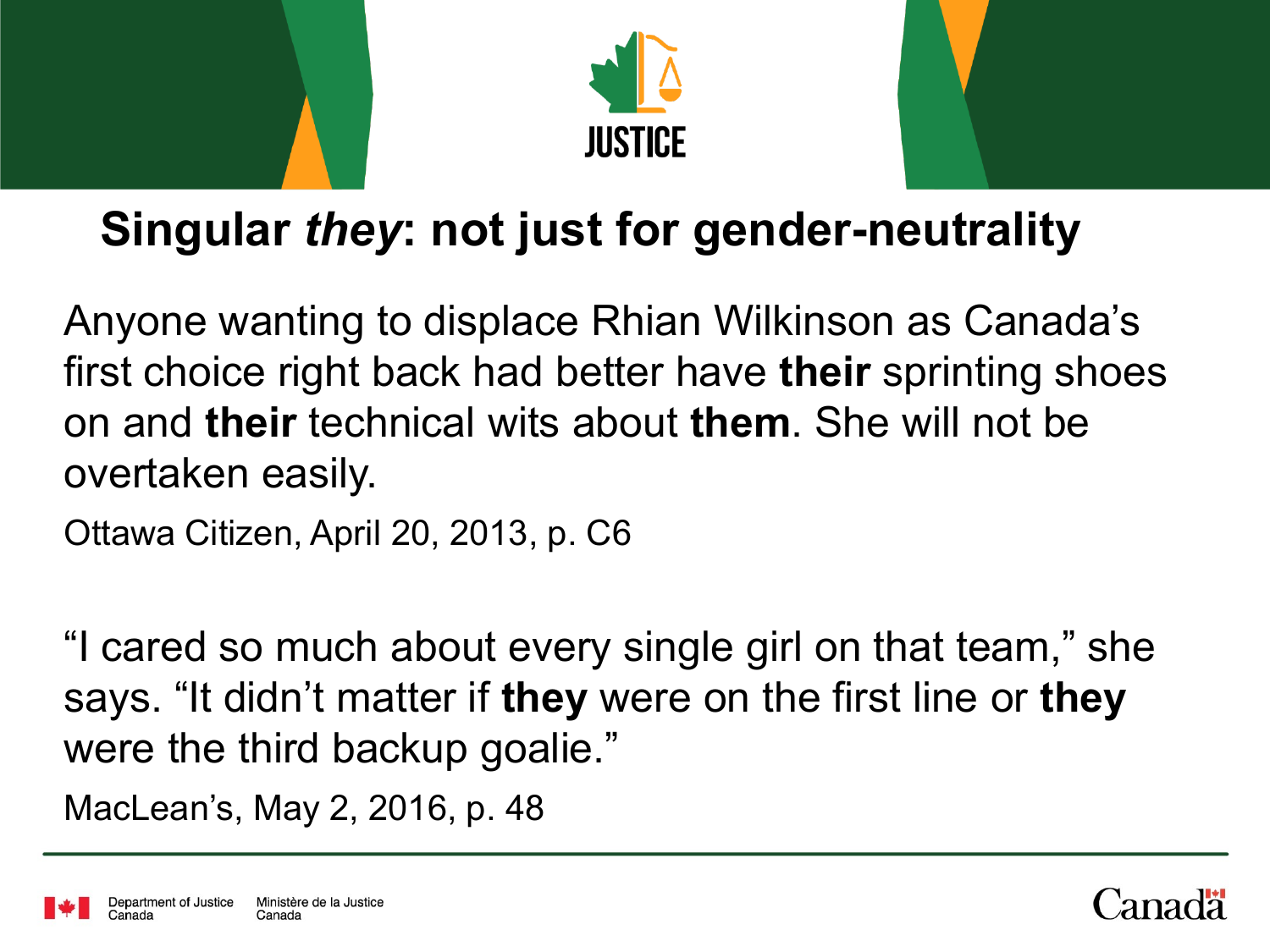



# **Drafting Solution: singular** *they*

**18 (2)** The Chief Electoral Officer shall ensure that any information on the following that is provided under subsections (1) to (1.2) in an advertising message is accessible to electors with a disability:

(b) how an elector may have **their** name added to a list of electors and may have corrections made to information respecting **them** on the list;

…

…

(d) how an elector may prove **their** identity and residence in order to vote, including the pieces of identification that **they** may use to that end;

*Canada Elections Act* **(S.C. 2000, c. 9)** <sup>18</sup>

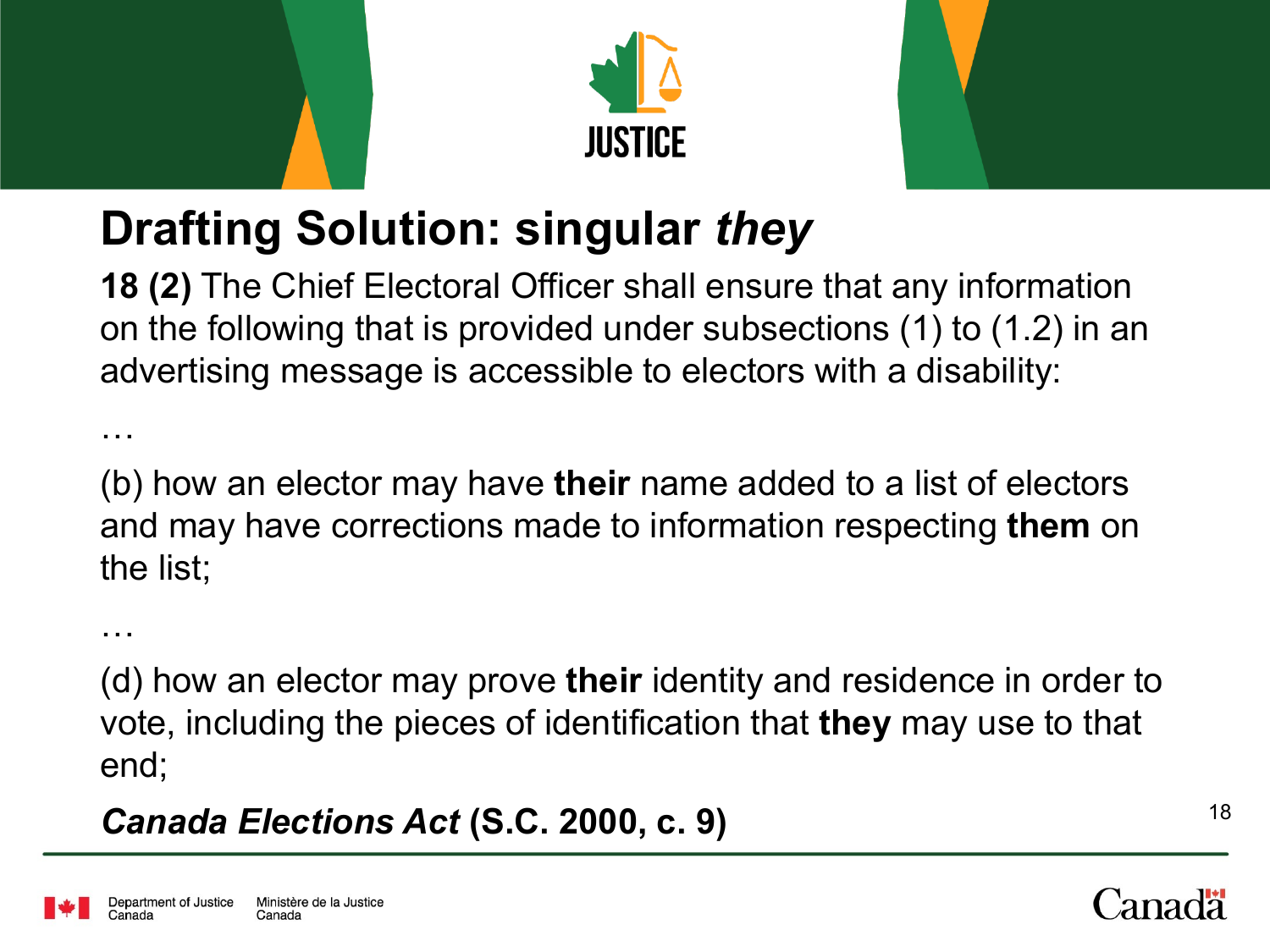



## **Drafting Solution:** *he or she***, etc.**

**14 (3)** If, in the opinion of the Auditor General, a Crown corporation … fails to provide any or sufficient information or explanations, **he** may so advise the Governor in Council, who may thereupon direct the officers of the corporation to furnish the Auditor General with such information and explanations and to give **him** access to those records, documents, books, accounts and vouchers of the corporation … access to which is, in the opinion of **the Auditor General**, necessary for **him** to fulfil **his** responsibilities as the auditor of the accounts of Canada.

**15 (1)** The officers and employees that are necessary to enable the Auditor General to perform **his or her** duties are to be appointed in accordance with the *[Public Service Employment Act.](about:blank).*.

*Auditor General Act* **(R.S.C. 1985, c. A-17)** <sup>19</sup>

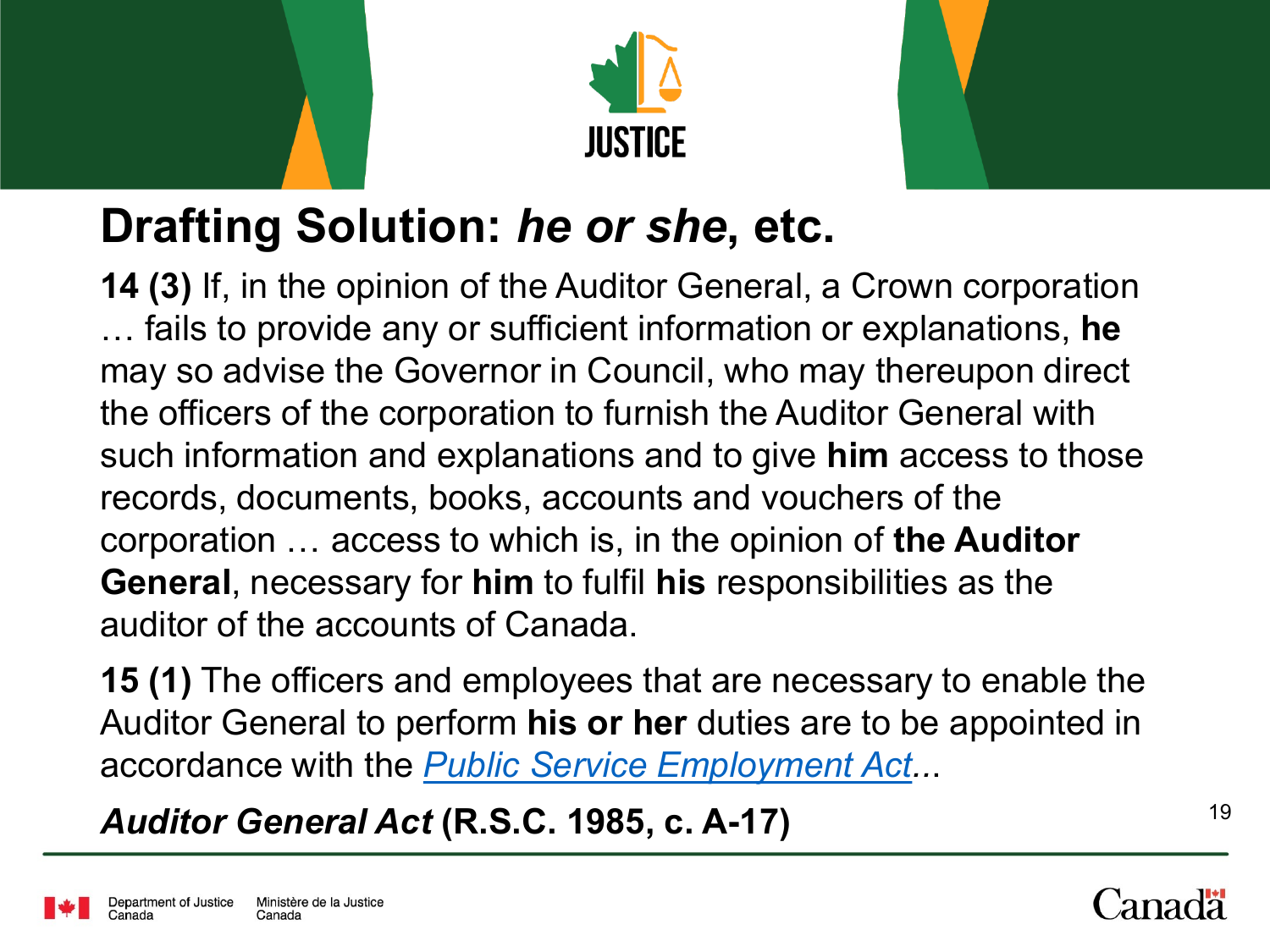



## **Drafting Solution: singular** *they***,** *he or she***, etc.**

**8 (1)** The place of ordinary residence of a person is the place that has always been, or that has been adopted as, **his or her** dwelling place, and to which the person intends to return when away from it.

**(2.1)** The place of ordinary residence of a person who resides outside Canada is **their** last place of ordinary residence in Canada.

**(4)** If a person usually sleeps in one place and has **their** meals or is employed in another place, **their** place of ordinary residence is where **they** sleep.

*Canada Elections Act* **(S.C. 2000, c. 9)** <sup>20</sup>



…

…